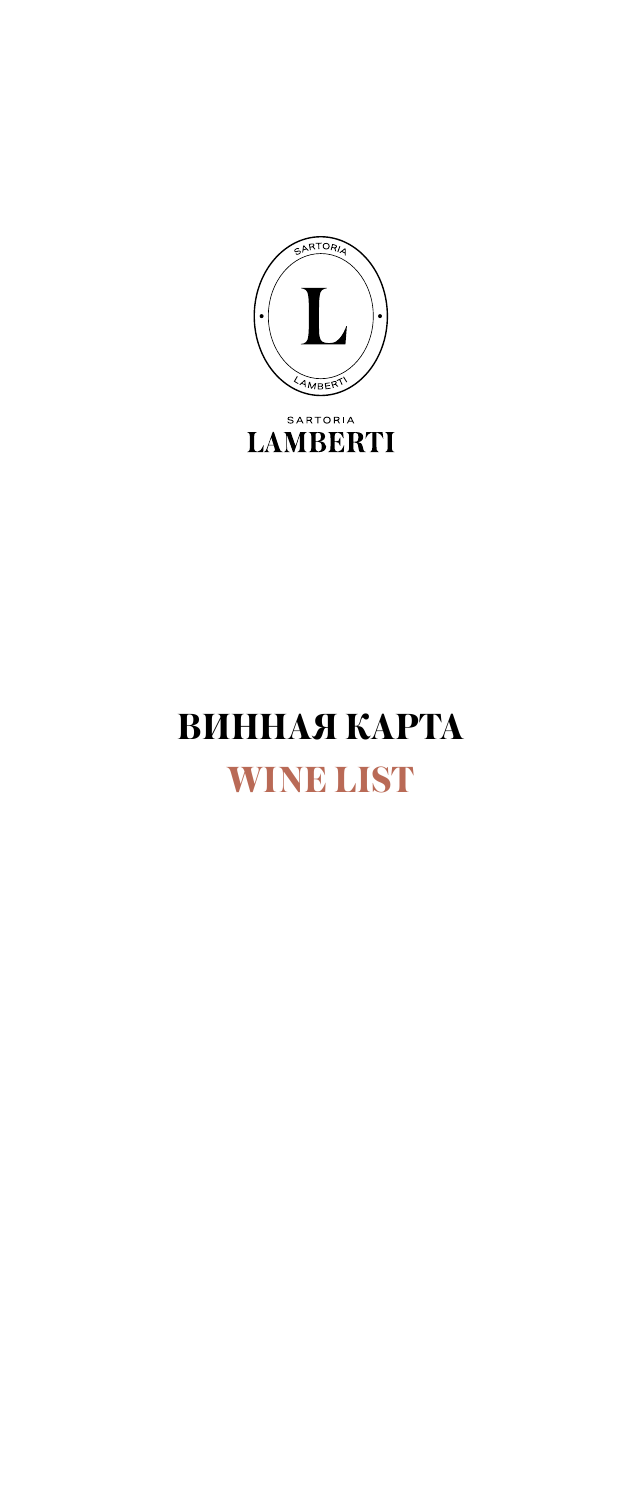#### **WINES BY THE GLASS**

#### **CHAMPAGNE** *125 ml*

| NV        | <b>CHANOINE FRERES RESERVE PRIVEE BRUT</b>     | 1800  |
|-----------|------------------------------------------------|-------|
| <b>NV</b> | <b>BRUNO MICHEL ASSEMBLEE BRUT</b>             | 2 300 |
| NV        | R DE RUINART BRUT                              | 2900  |
| <b>NV</b> | <b>HENRI GIRAUD BLANC DE CRAIE BRUT</b>        | 3 100 |
| NV        | DRAPPIER ROSE DE SAIGNES BRUT                  | 2 300 |
| NV        | <b>GONET-MEDEVILLE 1ER CRU ROSE EXTRA BRUT</b> | 2700  |

#### **SPARKLING WINE** *125 ml*

 $\overline{1}$ 

|           | 2020 PURO BIANCO PET-NAT, FATTORIA LAVACCHIO (ITALY, TOSCANA)               | 850     |
|-----------|-----------------------------------------------------------------------------|---------|
| <b>NV</b> | <b>CREMANT DE LIMOUX, GRANDE CUVEE 1531 DE AIMERY BRUT (FRANCE, LIMOUX)</b> | 950     |
|           | 2017 CORPINNAT RECAREDO TERRERS BRUT NATURE (SPAIN, CATALONIA)              | 1800    |
| <b>NV</b> | FERRARI TRENTODOC BRUT ROSE (ITALY, TRENTINO)                               | 1500    |
|           | <b>WHITE WINE</b> $150$ $ml$                                                |         |
|           | 2020 BIANCHELLO DEL METAURO FORTUNAE, UMANI RONCHI (ITALY, MARCHE)          | 900     |
|           | 2020 SOAVE CLASSICO, PIEROPAN (ITALY, VENETO)                               | 1 1 0 0 |
|           | 2018 SAUVIGNON KOFL, KURTATSCH (ITALY, TRENTINO-ALTO-ADIGE)                 | 1700    |
|           | 2019 CERVARO, CASTELLO DELLA SALA (ITALY, UMBRIA)                           | 5500    |
|           | 2020 RIESLING VENTURE, GEORG BREUR (GERMANY, RHEINGAU)                      | 850     |
|           | 2021 SAUVIGNON BLANC, TE MATA (N.ZEALAND, HAWKE'S BAY)                      | 1 2 0 0 |
|           | 2019 CHABLIS LES CHANOINES, DOMAINE LAROCHE (FRANCE, BOURGOGNE)             | 1400    |
|           | 2018 PULIGNY-MONTRACHET, DOMAINE JEAN-LOUIS CHAVY (FRANCE, BOURGOGNE)       | 4500    |
|           | <b>ROSE WINE 150 ml</b>                                                     |         |
|           | 2020 DOMAINE CAMAISSETTE, L'AURELIENNE (FRANCE, AIX-EN-PROVENCE)            | 980     |
|           | <b>RED WINE</b> 150 ml                                                      |         |
|           | 2020 ROSSO CONERO SERRANO, UMANI RONCHI (ITALY, MARCHE)                     | 900     |
|           | 2019 VALPOLICELLA RIPASSO CLASSICO SUPERIORE, SPERI (ITALY, VENETO)         | 1500    |
|           | 2019 LE CUPOLE, TENUTA DI TRINORO (ITALY, TOSCANA)                          | 2500    |
|           | 2019 GUIDALBERTO, TENUTA SAN GUIDO (ITALY, TOSCANA)                         | 4 100   |
|           | 2018 MALBEC LUNTA, MENDEL (ARGENTINA, MENDOZA)                              | 950     |
|           | 2018 SPATBURGUNDER, FRANZ KELLER (GERMANY, BADEN)                           | 1300    |
|           | 2012 LA CLOSERIE DE CAMENSAC (FRANCE, BORDEAUX)                             | 1500    |
|           | 2017 CRUOR, CASA GRAN DEL SIURANA (SPAIN, PRIORAT)                          | 1900    |
|           | 2017 SAUMUR, DOMAINE GUIBERTEAU (FRANCE, LOIRE VALLEY)                      | 1900    |

#### **HALF BOTTLE 375 ml**

#### **CHAMPAGNE & SPARKLING WINE**

| <b>NV</b>  | <b>PROSECCO SUPERIORE VALDOBBIADENE GIALL'ORO, RUGGERI</b>            | 3 200 |  |
|------------|-----------------------------------------------------------------------|-------|--|
| ΝV         | LORIOT-PAGEL CARTE D'OR BRUT                                          | 7 200 |  |
| <b>NV</b>  | <b>BOIZEL BRUT ROSE</b>                                               | 10500 |  |
| <b>NV</b>  | PAUL BARA GRAND BOUZY GRAND CRU ROSE BRUT                             | 13900 |  |
| WHITE WINE |                                                                       |       |  |
|            | 2018 RIESLING WACHENHEIMER, DR. BURKLIN-WOLF (GERMANY, PFALZ)         | 3500  |  |
| 2018       | <b>GRUNER VELTLINER LOSSTERRASSEN, MANTLERHOF (AUSTRIA, KREMSTAL)</b> | 3800  |  |
|            | 2018 PINOT GRIGIO MONGRIS COLLIO, MARCO FELLUGA (ITALY, FRIULI)       | 4 200 |  |

| 2020 SANCERRE BLANC LES BARONNES, HENRI BOURGEOIS (FRANCE, LOIRE VALLEY) | 5900   |
|--------------------------------------------------------------------------|--------|
| 2019 GEWURZTRAMINER, DOMAINE WEINBACH (FRANCE, ALSACE)                   | 7500   |
| 2018 CHASSAGNE-MONTRACHET 1ER CRU MORGEOT-CLOS PITOIS,                   | 15 200 |
| ROGER BELLAND (FRANCE, BOURGOGNE)                                        |        |
| ______________                                                           |        |

**ROSE WINE**

|      | 2020 MIRAVAL ROSE (FRANCE, COTES DE PROVENCE)                       | 4 100 |
|------|---------------------------------------------------------------------|-------|
|      |                                                                     |       |
|      | <b>RED WINE</b>                                                     |       |
|      | 2015 SPATBURGUNDER MERDINGER BUHL, WEINHAUS HEGER (GERMANY, BADEN)  | 3 200 |
|      | 2017 CHIANTI RUFINA RISERVA NIPOZZANO, FRESCOBALDI (ITALY, TOSCANA) | 4900  |
| 2017 | CHATEAUNEUF-DU-PAPE, DOMAINE CHANTE CIGALE (FRANCE, RHONE VALLEY)   | 6 200 |
|      | 2016 ALTROVINO TOSCANA, DUEMANI (ITALY, TOSCANA)                    | 7800  |
| 2017 | NUITS-SAINT-GEORGES, DOMAINE MICHEL GROS (FRANCE, BOURGOGNE)        | 10500 |
|      | 2015 CHATEAU LAFON-ROCHET (FRANCE, BORDEAUX)                        | 11800 |
| 2017 | <b>CHAMBOLLE-MUSIGNY CLOS DU VILLAGE.</b>                           | 13500 |
|      | DOMAINE ANTONIN GUYON (FRANCE, BOURGOGNE)                           |       |
|      | 2016 SAFFREDI, FATTORIA LE PUPILLE (ITALY, TOSCANA)                 | 15900 |

#### **CHAMPAGNE**

#### **BLANC**

| ΝV        | <b>CHANOINE FRERES RESERVE PRIVEE BRUT</b>                                | 10800   |
|-----------|---------------------------------------------------------------------------|---------|
| NV        | SOUTIRAN 1ER CRU ALEXANDRE BRUT                                           | 12900   |
| NV        | <b>BRUNO MICHEL ASSEMBLEE BRUT</b>                                        | 13800   |
| NV        | PERRIER-JOUET GRAND BRUT                                                  | 16 200  |
| NV.       | <b>R DE RUINART BRUT</b>                                                  | 17400   |
| NV        | LOUIS ROEDERER CARTE BLANCHE DEMI-SEC                                     | 18 200  |
| NV        | <b>BOIZEL ULTIME EXTRA BRUT</b>                                           | 22800   |
|           | 2007 MAURICE VESSELLE GRAND CRU BRUT                                      | 24 900  |
| NV        | <b>FREDERIC SAVART ACCOMLIE 1ER CRU EXTRA BRUT</b>                        | 26 200  |
|           | 2005 FRANCOISE BEDEL L'AME DE LA TERRE EXTRA BRUT                         | 28 900  |
|           | 2013 PERRIER-JOUET BELLE EPOQUE BRUT                                      | 37400   |
|           | 2012 DOM PERIGNON VINTAGE BRUT                                            | 47400   |
|           | 1998 MOET & CHANDON GRAND VINTAGE BRUT                                    | 42 900  |
| NV.       | BERECHE REFLET D'ANTAN BRUT                                               | 42900   |
|           | 2016   CEDRIC BOUCHARD ROSES DE JEANNE LA BOLOREE BRUT (100% PINOT BLANC) | 49800   |
| МV        | <b>HENRI GIRAUD FUT DE CHENE MV 16 BRUT</b>                               | 59800   |
|           | 2004 BOLLINGER R.D. EXTRA BRUT                                            | 59 900  |
| NV.       | KRUG GRANDE CUVEE 167TH EDITION BRUT                                      | 62400   |
|           | 2012 CRISTAL, LOUIS ROEDERER                                              | 77900   |
|           | 2002 DOM PERIGNON P2                                                      | 98 000  |
|           | <b>BLANC DE BLANCS</b>                                                    |         |
| <b>NV</b> | SOUTIRAN GRAND CRU BLANC DE BLANCS BRUT                                   | 15 300  |
| NV -      | <b>HENRI GIRAUD BLANC DE CRAIE BRUT</b>                                   | 18 600  |
|           | 2011 PHILIPPE GONET GRAND CRU BLANC DE BLANCS BRUT                        | 21800   |
|           | 2015 DOMAINE NOWACK LA TUILERIE BLANC DE BLANCS EXTRA BRUT                | 23 200  |
|           | 2016 PIERRE PAILLARD LES MOTTELETTES GRAND CRU BLANC DE BLANCS EXTRA BRUT | 27 500  |
|           | 2015 GIMONNET FLEURON 1ER CRU BLANC DE BLANCS BRUT                        | 29800   |
|           | 2010 LARMANDIER-BERNIER VIEILLE VIGNE DU LEVANT GRAND CRU BRUT            | 37800   |
|           | 1999 DIEBOLT-VALLOIS BLANC DE BLANCS MILLESIME BRUT                       | 46 200  |
|           | 2007 TAITTINGER COMTES DE CHAMPAGNE BLANC DE BLANCS BRUT                  | 49800   |
|           | 2006 DOM RUINART VINTAGE BRUT                                             | 58 900  |
| NV        | JACQUES SELOSSE INITIAL GRAND CRU BLANC DE BLANCS BRUT                    | 69 900  |
|           | 2002 SALON                                                                | 470 000 |
|           | 1996 SALON                                                                | 490 000 |

#### **BLANC DE NOIRS**

|           | 2014 MARIE COURTIN EFFLORESCENCE EXTRA BRUT              | 19800  |  |  |  |
|-----------|----------------------------------------------------------|--------|--|--|--|
|           | 2012 MOUZON-LEROUX L'INEFFABLE BLANC DE NOIRS EXTRA BRUT | 28900  |  |  |  |
|           | 2013 CEDRIC BOUCHARD ROSES DE JEANNE LES URSULES BRUT    | 32500  |  |  |  |
|           | <b>ROSE</b>                                              |        |  |  |  |
| <b>NV</b> | DRAPPIER ROSE DE SAIGNES BRUT                            | 13800  |  |  |  |
| <b>NV</b> | <b>GONET-MEDEVILLE 1ER CRU ROSE EXTRA BRUT</b>           | 16 200 |  |  |  |
| <b>NV</b> | MUMM CORDON ROSE BRUT                                    | 17 200 |  |  |  |
| <b>NV</b> | <b>VINCENT COUCHE ROSE DESIR EXTRA BRUT</b>              | 20 200 |  |  |  |
|           | 2016 MARGUET SHAMAN ROSE GRAND CRU EXTRA BRUT            | 21500  |  |  |  |
| NV.       | <b>BILLECART SALMON BRUT ROSE</b>                        | 25 900 |  |  |  |
|           |                                                          |        |  |  |  |

#### **SPARKLING WINE**

#### **BLANC**

|           | 2019 PURO BIANCO PET-NAT, FATTORIA LAVACCHIO                         | 5 100   |
|-----------|----------------------------------------------------------------------|---------|
| <b>NV</b> | CREMANT DE LIMOUX, GRANDE CUVEE 1531 DE AIMERY BRUT (FRANCE, LIMOUX) | 5700    |
|           | 2020 POIRE GRANIT GRAND CRU. ERIC BORDELET DEMI SEC (FRANCE)         | 8900    |
| <b>NV</b> | FRANCIACORTA ALMA GRANDE CUVEE, BELLAVISTA                           | 9 2 0 0 |
|           | 2017 CORPINNAT RECAREDO TERRERS BRUT NATURE (SPAIN)                  | 10800   |
| NV        | FRANCIACORTA CUVEE PRESTIGE, CA DEL BOSCO                            | 12 200  |
|           | 2010 FERRARI PERLE NERO RISERVA EXTRA BRUT                           | 21900   |
|           | 2008 FERRARI GIULIO FERRARI BRUT                                     | 29800   |
|           | 2008 FRANCIACORTA CUVEE ANNAMARIA CLEMENTI, CA DEL BOSCO             | 31900   |

*Все цены указаны в рублях. Prices are in Rubles.*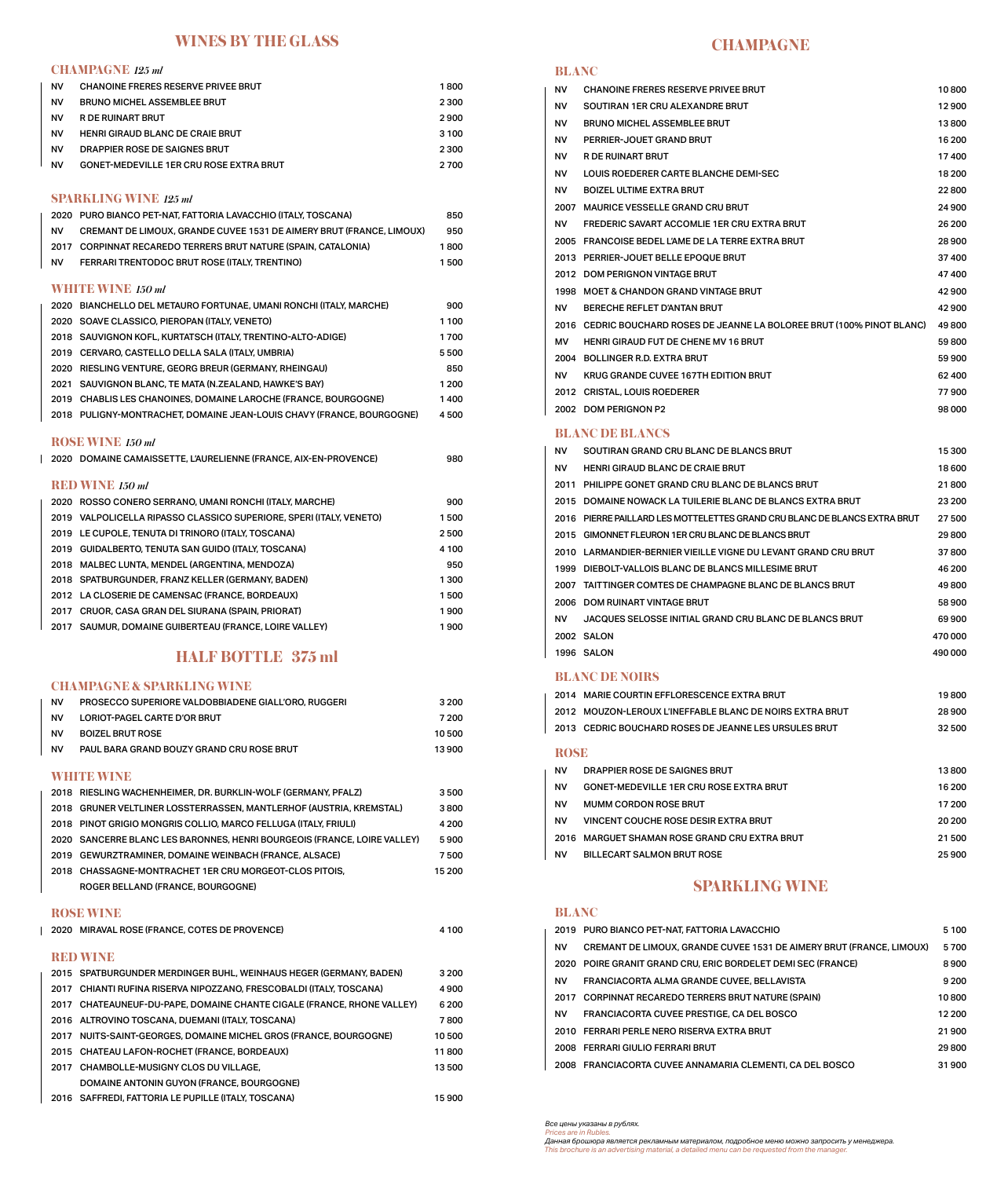#### **ROSE**

| <b>FERRARI TRENTODOC BRUT ROSE</b>                            | 9 000 |
|---------------------------------------------------------------|-------|
| 2017 CORPINNAT RECAREDO GRAN RESERVA BRUT NATURE ROSE (SPAIN) | 10800 |
| LE HOS, UMANI RONCHI BRUT ROSE (ITALY)                        | 12900 |
|                                                               |       |

#### **WHITE WINE**

#### **ITALY**

 $\mathsf I$ 

|                 | VALLE D'AOSTA                                               |         |  |  |
|-----------------|-------------------------------------------------------------|---------|--|--|
|                 | 2020 PETITE ARVINE, LES CRETES                              | 7900    |  |  |
| <b>PIEMONTE</b> |                                                             |         |  |  |
|                 | 2019 GAVI DEL COMUNE DI GAVI TUFFO, MORGASSI SUPERIORE      | 4 3 0 0 |  |  |
|                 | 2020 LANGHE ARNEIS BLANGE, CERETTO                          | 8900    |  |  |
|                 | 2018 CHARDONNAY LANGHE, MASSOLINO                           | 9500    |  |  |
|                 | 2020 GAVI DEI GAVI ETICHETTA NERA, LA SCOLCA                | 10900   |  |  |
| <b>LIGURIA</b>  |                                                             |         |  |  |
|                 | 2020 VERMENTINO FOSSO DI CORSANO, TERENZUOLA                | 6500    |  |  |
|                 | 2019 ALBAROLA COLLI DI LUNI, LUNAE                          | 7500    |  |  |
|                 | <b>LOMBARDIA</b>                                            |         |  |  |
|                 | 2016 CURTEFRANCA CONVENTO SANTISSIMA ANNUNCIATA, BELLAVISTA | 13 200  |  |  |
|                 | TRENTINO-ALTO-ADIGE                                         |         |  |  |
|                 | 2020 PFEFFERER, COLTERENZIO                                 | 5800    |  |  |
|                 | 2020 MULLER THURGAU, GIRLAN                                 | 5900    |  |  |
|                 | 2020 PINOT GRIGIO, PETER ZEMMER                             | 6500    |  |  |
|                 | 2019 SAUVIGNON KOFL, KURTATSCH                              | 8500    |  |  |
|                 | 2017 PINOT BIANCO SIRMIAN, NALS MARGEID                     | 9800    |  |  |
|                 | 2017 CHARDONNAY SANCT VALENTIN, ST. MICHAEL-EPPAN           | 12 200  |  |  |
|                 | 2019 SAUVIGNON BLANC LAFOA, COLTERENZIO                     | 15 200  |  |  |
|                 | 2019 BEYOND THE CLOUDS, ELENA WALCH                         | 25 900  |  |  |
|                 | <b>BRIULEVENEZIAE CIULA</b>                                 |         |  |  |
|                 | 2020 SAUVIGNON, VOLPE PASINI                                | 7 200   |  |  |
|                 | 2015 KLIN, PRIMOSIC                                         | 10 900  |  |  |
|                 | 2017 PINOT GRIGIO DESSIMIS, VIE DI ROMANS                   | 13900   |  |  |
|                 | 2017 VINTAGE TUNINA, JERMANN                                | 19800   |  |  |
|                 | 2017 VITOVSKA, VODOPIVEC                                    | 21 200  |  |  |
|                 | <b>VENETO</b>                                               |         |  |  |
|                 | 2020 SOAVE CLASSICO, PIEROPAN                               | 5800    |  |  |
|                 | 2020 LUGANA SAN BENEDETTO, ZENATO                           | 6000    |  |  |
| <b>TOSCANA</b>  |                                                             |         |  |  |
|                 | 2015 VERNACCIA DI SAN GIMIGNANO RISERVA, PANIZZI            | 8500    |  |  |
|                 | 2019 BATAR, QUERCIABELLA                                    | 16 200  |  |  |
| <b>UMBRIA</b>   |                                                             |         |  |  |
|                 | 2019 CERVARO, CASTELLO DELLA SALA                           | 27 500  |  |  |
| <b>MARCHE</b>   |                                                             |         |  |  |
|                 | 2020 BIANCHELLO DEL METAURO FORTUNAE, UMANI RONCHI          | 4500    |  |  |
|                 | 2016 VERDICCHIO CASTELLI DI JESI RISERVA CLASSICO           | 10900   |  |  |
|                 | VIGNA IL CANTICO DELLA FIGURA, ANDREA FELICI                |         |  |  |
| <b>CAMPANIA</b> |                                                             |         |  |  |
|                 | 2016 CORE BIANCO, MONTEVETRANO                              | 7 200   |  |  |
|                 | 2019 GRECO DI TUFO GIALLO D'ARLES, QUINTODECIMO             | 14 200  |  |  |
| <b>SARDEGNA</b> |                                                             |         |  |  |
|                 | 2019 TORBATO TERRE BIANCHE CUVEE 161, SELLA & MOSCA         | 7 200   |  |  |
|                 | 2020 CAPICHERA                                              | 9800    |  |  |
| <b>SICILY</b>   |                                                             |         |  |  |
|                 | 2017 ERUZIONE 1614 CARRICANTE, PLANETA<br>9 2 0 0           |         |  |  |
|                 | 2020 COMETA, PLANETA                                        | 11500   |  |  |
|                 | 2020 ETNA BIANCO V.NICHE S.SPIRITO, TENUTA DELLE TERRE NERE | 13900   |  |  |
|                 | 2018 CHARDONNAY VIGNA SAN FRANCESCO, CONTE TASCA D'ALMERITA | 16900   |  |  |
|                 |                                                             |         |  |  |

#### **FRANCE**

|                 | <b>ALSACE</b> |                                                                                 |         |
|-----------------|---------------|---------------------------------------------------------------------------------|---------|
|                 |               | 2020 GEWURZTRAMINER RESERVE, GUSTAVE LORENTZ                                    | 6900    |
|                 |               | 2016 PINOT GRIS, DOMAINE MARCEL DEISS                                           | 8 2 0 0 |
|                 |               | 2017 GEWURZTRAMINER LA CHAPELLE CLOS SAINT-IMER CRAND CRU GOLDERT,              | 11800   |
|                 |               | <b>DOMAINE MARCEL DEISS</b>                                                     |         |
|                 |               | 2018 RIESLING KAEFFERKOPF, MAYER-FONNE                                          | 15 900  |
|                 |               | <b>BOURGOGNE</b>                                                                |         |
|                 |               | 2019 CHABLIS LES CHANOINES, DOMAINE LAROCHE                                     | 7000    |
|                 |               | 2019 CHABLIS 1ER CRU FOURCHAUME, ROLAND LAVANTUREUX                             | 12800   |
|                 |               | 2018 CHABLIS GRAND CRU BOUGROS, PATRICK PIUZE                                   | 26 200  |
|                 |               | 2014 CHABLIS GRAND CRU CLOS DES HOSPICES DANS LES CLOS, CHRISTIAN MOREAU 32 800 |         |
|                 |               |                                                                                 | 6 200   |
|                 |               | 2020 SAINT-BRIS SAUVIGNON, DOMAINE BERNARD DEFAIX                               |         |
|                 |               | 2020 BOURGOGNE ALIGOTE, J.M. BOILLOT                                            | 7 200   |
|                 |               | 2019 BOURGOGNE HAUTES COTES DE NUITS BLANC, DAVID DUBAND                        | 8900    |
|                 |               | 2016 BOURGOGNE BLANC EN RIMONT, JULIEN GUILLOT                                  | 11900   |
|                 |               | 2018 MONTAGNY 1ER CRU, DOMAINE J.M. BOILLOT                                     | 13500   |
|                 |               | 2014 SAINT-ROMAIN BLANC, SARNIN-BERRUX                                          | 18900   |
|                 |               | 2015 BEAUNE 1ER CRU MONTREVENOTS, DOMAINE A.F.GROS                              | 28 200  |
|                 |               |                                                                                 |         |
|                 |               | 2018 PULIGNY-MONTRACHET, DOMAINE JEAN-LOUIS CHAVY                               | 22 500  |
|                 |               | 2018 PULIGNY-MONTRACHET 1ER CRU FOLATIERES, JEAN CHARTRON                       | 25 800  |
|                 |               | 2018 PULIGNY-MONTRACHET 1ER CRU LA GARENNE, DOMAINE GENOT-BOULANGER             | 37900   |
|                 |               | 2017 MEURSAULT-BLAGNY 1ER CRU SOUS LE DOS D'ANE, DOMAINE PHILIPPE CHAVY         | 22800   |
|                 |               | 2018 MEURSAULT, DOMAINE HENRI BOILLOT                                           | 25 900  |
|                 |               | 2016 MEURSAULT CLOS DE MAZERAY, DOMAINE JACQUES PRIEUR                          | 28 900  |
|                 |               |                                                                                 |         |
|                 |               | 2018 CHASSAGNE-MONTRACHET, DOMAINE MICHEL NIELLON                               | 17900   |
|                 |               | 2019 CHASSAGNE MONTRACHET 1-ER CRU LA ROMANEE, MOREY-COFFINET                   | 26 800  |
|                 |               | 2019 CORTON-CHARLEMAGNE GRAND CRU, DOMAINE RAPET                                | 45 900  |
|                 |               | 2017 CRIOTS BATAR-MONTRACHET GRAND CRU, DOMAINE ROGER BELLAND                   | 110000  |
|                 |               |                                                                                 |         |
|                 |               | <b>LOIRE VALLEY</b><br>2020 POUILLY FUME MADEMOISELLE DE T, CHATEAU DE TRACY    | 7 200   |
|                 |               | 2019 SANCERRE THAUVENAY, DOMAINE MASSON-BLONDELET                               |         |
|                 |               |                                                                                 | 9 200   |
|                 |               | 2017 SAUMUR BLANC CLOS DE GUICHAUX, DOMAINE GIBERTEAU                           | 15900   |
|                 |               | 2019 VOUVRAY LE HAUT-LIEU, DOMAINE HUET                                         | 12800   |
|                 |               | 2015 SAVENNIERES, DOMAINE PATRICK BAUDOUIN                                      | 14 900  |
|                 |               | 2018 BARON DE L POUILLY FUME, DE LADOUCETTE                                     | 28 200  |
|                 |               | <b>RHONE VALLEY</b>                                                             |         |
|                 |               | 2018 SAINT-JOSEPH LE PASSAGE, DOMAINE MICHEL AND STEPHANE OGIER                 | 14 200  |
|                 | <b>RUSSIA</b> |                                                                                 |         |
|                 |               | 2019 MUSCAT, REM AKCHURIN (CRIMEA)                                              | 3800    |
|                 |               | 2020 CHARDONNAY VINTAGE, FANAGORIA (KRASNODARSKY KRAY)                          | 4 200   |
|                 |               | 2018 RIESLING, ABRAU-DURSO (KRASNODARSKY KRAY)                                  | 5 900   |
|                 |               |                                                                                 | 5 200   |
|                 |               | 2016 RIESLING FAMILY RESERVE, SIKORY (KRASNODARSKY KRAY)                        |         |
|                 | <b>SPAIN</b>  |                                                                                 |         |
|                 |               | 2020 ALBARINO MAR DE FRADES, RAMON BILBAO (RIAS BAIXAS)                         | 5 500   |
|                 |               | 2008 VINA TONDONIA RESERVA (RIOJA)                                              | 12900   |
|                 |               | 2019 BELONDRADE Y LURTON (RUEDA)                                                | 13800   |
| <b>PORTUGAL</b> |               |                                                                                 |         |
|                 |               | 2012 VINHA FORMAL, LUIS PATO (BAIRRADA)                                         | 6 200   |
|                 |               | 2016 REDOMA BRANCO, NIEPOORT (DOURO)                                            | 7 200   |
|                 |               | 2018 ALVARIHNO PRIMEIRAS VINHAS, SOALHEIRO (VINHO VERDE)                        | 9500    |

Все цены указаны в рублях.<br>Prices are in Rubles.<br>Данная брошюра является рекламным материалом, подробное меню можно запросить у менеджера.<br>This brochure is an advertising material, a detailed menu can be requested from th

Все цены указаны в рублях.<br>Prices are in Rubles.<br>Данная брошюра является рекламным материалом, подробное меню можно запросить у менеджера.<br>This brochure is an advertising material, a detailed menu can be requested from th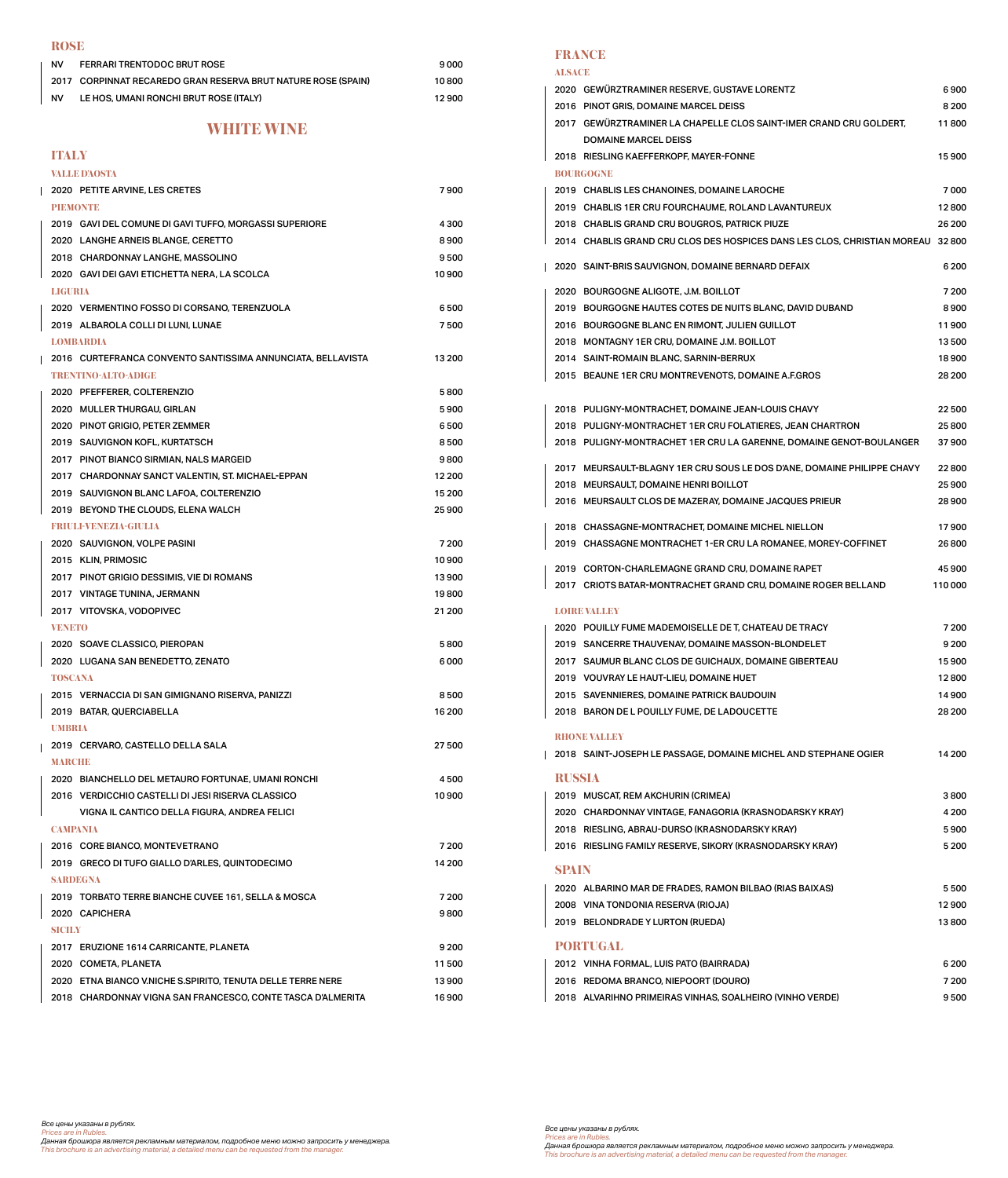#### **GERMANY**

| 2020 RIESLING VENTURE, GEORG BREUR (RHEINGAU)                            | 9500    |
|--------------------------------------------------------------------------|---------|
| 2018 RIESLING HOCHHEIMER HOLLE GG, KUNSTLER (RHEINGAU)                   | 14 200  |
| 2020 RIESLING ALTE REBEN, VAN VOLXEM (MOSEL)                             | 9500    |
| 2016 RIESLING KABINETT BERNKASTELER BADSTUBE, J.J. PRUM (MOSEL)          | 10 200  |
| 2016 RIESLING PYRAMIDE PURUS, RUDOLF TROSSEN (MOSEL)                     | 12800   |
| 2017 RIESLING ROTTGEN GG, HEYMANN-LOWENSTEIN (MOSEL)                     | 14 500  |
|                                                                          |         |
| 2016 RIESLING HALENBERG GG, EMRICH-SCHONLEBER (NAHE)                     | 16 500  |
| 2018 RIESLING OLBERG, A.CHRISTMANN (PFALZ)                               | 12800   |
| 2015 RIESLING KONIGSBACHER IDIG GG, A.CHRISTMANN (PFALZ)                 | 22800   |
| 2016 RIESLING FRAUENBERG, BATTENFELD-SPANIER (RHEINHESSEN)               | 21900   |
| <b>AUSTRIA</b>                                                           |         |
| 2020 GRUNER VELTLINER HINTER DER BURG FEDERSPIEL, PRAGER (WACHAU)        | 10 200  |
| 2016 RIESLING RESERVE STENGRABEN, MANTLERHOF (KREMSTAL)                  | 11500   |
| 2016 GRUNER VELTLINER SMARAGD DURNSTEINER SCHUTT. TEGERNSEERHOF (WACHAU) | 14800   |
| 2012 RIESLING ZOEBING HEILIGENSTEIN, LOIMER (KAMPTAL)                    | 17 200  |
|                                                                          |         |
| <b>SLOVENIA</b>                                                          |         |
| 2018 SAUVIGNON BLANC FOSILNI BREG, TEMENT - DOMAINE CIRINGA              | 5800    |
| 2017   SAUVIGNONASSE CLASSIC GORISKA BRDA, MARJAN SIMCIC                 | 8 2 0 0 |
| ISRAEL                                                                   |         |
| 2019 CHARDONNAY KATZRIN YARDEN, GOLAN HEIGHTS                            | 9800    |
|                                                                          |         |
| <b>USA</b>                                                               |         |
| 2016 CHARDONNAY STA. RITA HILLS CUVEE, RACINES                           | 19500   |
| 2016 CHARDONNAY CARNEROS, HYDE DE VILLAINE (NAPA VALLEY)                 | 27800   |
| CHILB                                                                    |         |
| 2015 CHARDONNAY FALARIS HILL, LEYDA                                      | 7 200   |
|                                                                          |         |
| <b>SOUTH AFRICA</b>                                                      |         |
| 2019 CHENIN BLANC, SPICE ROUTE                                           | 6900    |
| 2016 SEMILLON, BOEKENHOUTSKLOOF                                          | 8 2 0 0 |
| <b>AUSTRALIA</b>                                                         |         |
| 2018 SEMILLON WOODCUTTER'S, TORBRECK                                     | 6800    |
| 2017 RIESLING MORT'S RESERVE, KILIKANOON                                 | 8 2 0 0 |
| <b>NEW ZEALAND</b>                                                       |         |
| 2021 SAUVIGNON BLANC, TE MATA                                            | 6000    |
| 2020 CHARDONNAY, KUMEU RIVER VILLAGE                                     | 7 200   |
|                                                                          |         |

### $X^2$

#### **ROSE WINE**

|      | 2020 DOMAINE CAMAISSETTE, L'AURELIENNE (FRANCE, AIX-EN-PROVENCE)      | 4900    |
|------|-----------------------------------------------------------------------|---------|
|      | 2020 M DE MINUTY (FRANCE, COTES DE PROVENCE)                          | 5500    |
| 2020 | BANDOL MOULIN DES COSTES, DOMAINE BUNAN (FRANCE, COTES DE PROVENCE)   | 8 2 0 0 |
|      | 2020 MINUTY PRESTIGE ROSE, CHATEAU MINUTY (FRANCE, COTES DE PROVENCE) | 8600    |
|      | 2020 SANCERRE ROSE LES GRANMONTAINS.                                  | 9 200   |
|      | DOMAINE LAPORTE (FRANCE, LOIRE VALLEY)                                |         |
|      | 2019 M MANGOT (FRANCE, BORDEAUX)                                      | 9500    |
| 2019 | CLOS MIREILLE ROSE, DOMAINE OTT (FRANCE, COTES DE PROVENCE)           | 12000   |
|      | 2016 LES CLANS, CHATEAU D'ESCLANS (FRANCE, COTES DE PROVENCE)         | 18 200  |

#### **RED WINE**

## **ITALY**

|                | <b>PIEMONTE</b>                                                   |         |
|----------------|-------------------------------------------------------------------|---------|
|                | 2017 LANGHE ROSSO CABANE, CANTINE POVERO                          | 4500    |
|                | 2019 BARBERA D'ALBA, BORGOGNO                                     | 5800    |
|                | 2019 AGAMIUM COLLINE NOVARESI, ANTICHI VIGNETI DI CANTALUPO       | 6 200   |
|                | 2018 NIZZA CIPRESSI BARBERA, MICHELE CHIARLO                      | 7500    |
|                | 2019 LANGHE NEBBIOLO, CANTINA DEL PINO                            | 8 100   |
|                | 2017 LESSONA PIZZAGUERRA, COLOMBERA & GARELLA                     | 11900   |
|                | 2015 GATTINARA RISERVA, ANTONIOLO                                 | 13800   |
|                |                                                                   |         |
|                | 2018 BARBARESCO VALLEGRANDE, CA DEL BAIO                          | 11500   |
|                | 2008 BARBARESCO RISERVA FEYLES, SORELLE DE NICOLA                 | 12900   |
|                | 2016 BARBARESCO RABAJA, BRUNO ROCCA                               | 23800   |
|                | 2016 BAROLO VENDEMMIA, BARALE FRATELLI                            | 10 900  |
|                | 2017 BAROLO LA TARTUFAIA, GIULIA NEGRI                            | 13800   |
|                | 2013 BAROLO ROCCHE DELL'ANNUNZIATA, FABIO OBERTO                  | 27 500  |
|                | 2006 SORI TILDIN, GAJA                                            | 72000   |
|                | <b>LOMBARDIA</b>                                                  |         |
|                | 2015 BONARDA DELL'OLTREPO PAVESE, MARTILDE                        | 5500    |
|                | 2016 ROSSO DI VALTELLINA, AR. PE. PE.                             | 7 200   |
|                | 2015 IL PETTIROSSO, AR. PE. PE.                                   | 12500   |
|                | <b>TRENTINO-ALTO-ADIGE</b>                                        |         |
|                | 2020 PINOT NOIR, CANTINA TERLAN                                   | 8 2 0 0 |
|                | 2008 COR ROMIGBERG CABERNET SAUVIGNON, ALOIS LAGEDER              | 16 500  |
|                | <b>FRIULI-VENEZIA-GIULIA</b>                                      |         |
|                | 2018 SCHIOPPETTINO, MARCO SARA                                    | 10 500  |
|                | <b>EMILIA ROMAGNA</b>                                             |         |
|                | 2018 SANGIOVESE TRE VIGNE, CHIARA CONDELLO                        | 8900    |
| <b>VENETO</b>  |                                                                   |         |
|                | 2019 VALPOLICELLA RIPASSO CLASSICO SUPERIORE, SPERI               | 7500    |
|                | 2016 VALPOLICELLA RIPASSO SUPERIORE CA'DEL LAITO, BUSSOLA         | 9500    |
|                |                                                                   |         |
|                | 2018 AMARONE DELLA VALPOLICELLA VALPANTENA, BERTANI               | 16800   |
|                | 2008 AMARONE DELLA VALPOLICELLA, DAL FORNO ROMANO                 | 98 000  |
| <b>TOSCANA</b> |                                                                   |         |
|                | 2017 CHIANTI CLASSICO RISERVA, CASTELLARE DI CASTELLINA           | 7800    |
|                | 2015 CHIANTI CLASSICO RISERVA BROLIO, BARONE RICASOLI             | 8900    |
|                | 2018 CHIANTI CLASSICO GRAN SELEZIONE BADIA A PASSIGNANO, ANTINORI | 10 600  |
|                |                                                                   |         |
|                | 2017 ROSSO DI MONTALCINO, LISINI                                  | 10 500  |
|                | 2015 BRUNELLO DI MONTALCINO, LE RAGNAIE                           | 16900   |
|                | 2012 BRUNELLO DI MONTALCINO RISERVA, TENUTA BUON TEMPO            | 19 600  |
|                | 2007 BRUNELLO DI MONTALCINO RISERVA MADONNA DEL PIANO, VALDICAVA  | 49800   |
|                | 2013 BRUNELLO DI MONTALCINO, POGGIO DI SOTTO                      | 54 900  |
|                | 2018 VINO NOBILE DI MONTEPULCIANO, POLIZIANO                      | 8200    |
|                |                                                                   |         |
|                | 2019 GINESTRETO, POGGIOSECCO                                      | 5800    |
|                | 2017 GORGOLI TERRE BRUNE, FATTORIA POGNI                          | 7500    |
|                | 2019 VILLA DONORATICO, ARGENTIERA                                 | 8900    |
|                | 2019 LE CUPOLE, TENUTA DI TRINORO                                 | 12500   |
|                | 2019 CABERNET FRANC CIFRA, DUEMANI                                | 11 200  |
|                | 2016 BERTINGA                                                     | 19 200  |
|                | 2018 POGGIO AI MERLI DI CASTELLARE, CASTELLARE DI CASTELLINA      | 22800   |
|                | 2013 SAFFREDI, FATTORIA LE PUPILLE                                | 28 200  |
|                | 2016 LUCE DELLA VITE                                              | 38 900  |
|                | 2012 LAVINIA MARIA, TENUTA ARGENTIERA                             | 40 200  |
|                | 2018 TIGNANELLO, ANTINORI                                         | 42 200  |
|                | 2013 L'APPARITA, CASTELLO DI AMA                                  | 59800   |
|                | 2015 SCRIO, LE MACCHIOLE                                          | 58 000  |
|                | 2019 GUIDALBERTO, TENUTA SAN GUIDO                                | 20 500  |
|                | 2018 SASSICAIA, TENUTA SAN GUIDO                                  | 72800   |
|                |                                                                   |         |

Все цены указаны в рублях.<br>Prices are in Rubles.<br>Данная брошюра является рекламным материалом, подробное меню можно запросить у менеджера.<br>This brochure is an advertising material, a detailed menu can be requested from th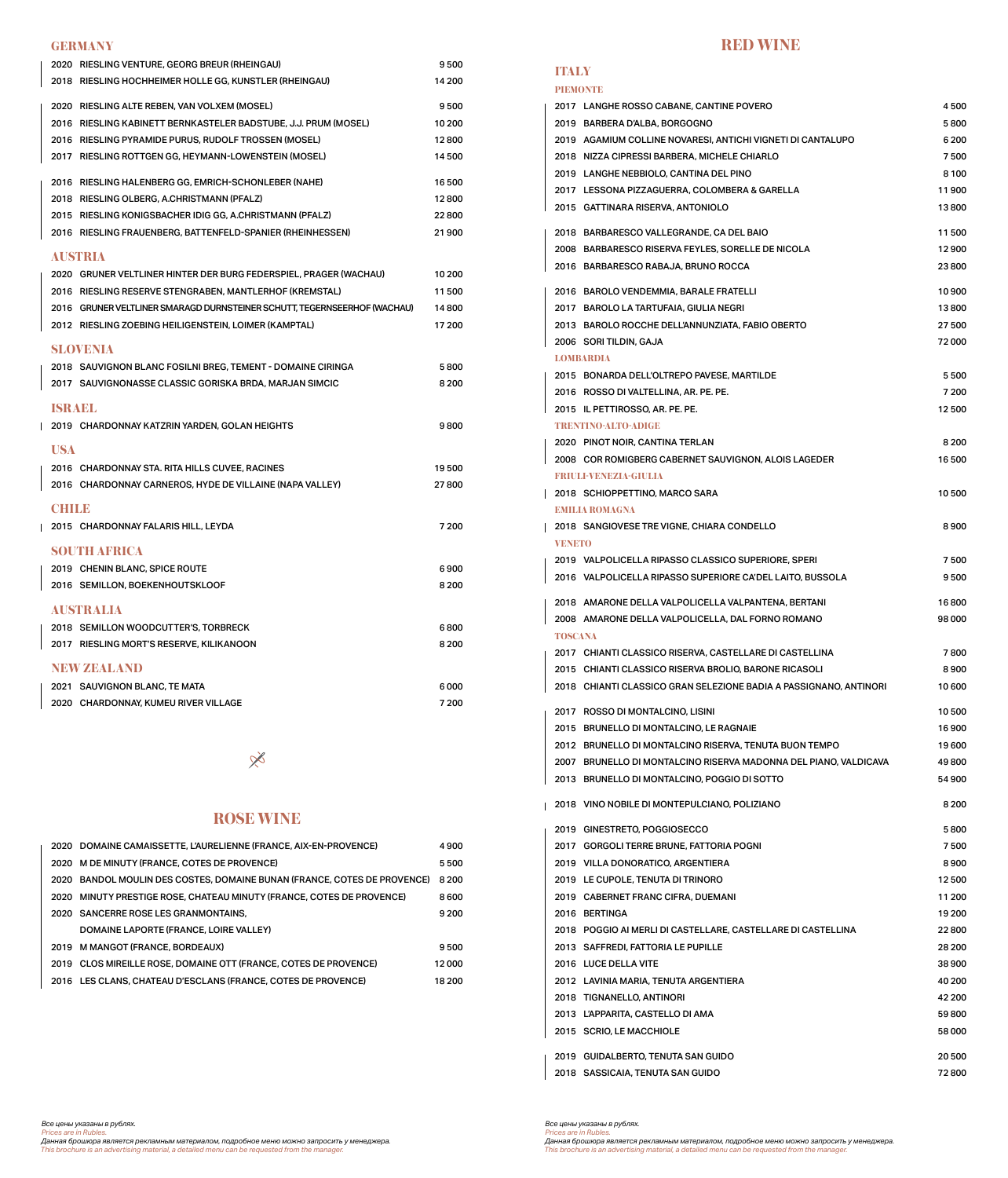#### **ABRUZZO**

| 2016 MONTEPULCIANO D'ABRUZZO JANU, JASCI & MARCHESANI                           | 11 200  |
|---------------------------------------------------------------------------------|---------|
| <b>MARCHE</b>                                                                   |         |
| 2020 ROSSO CONERO SERRANO, UMANI RONCHI                                         | 4500    |
| 2016 ROSSO PICENO, BOCCADIGABBIA                                                | 5500    |
| <b>PUGLIA</b>                                                                   |         |
| 2020 PRIMITIVO, DONNA MARZIA                                                    | 4 000   |
| 2019 F NEGROAMARO SALENTO, FEUDI DI SAN MARZANO                                 | 11900   |
| <b>CALABRIA</b>                                                                 |         |
| 2012 ANNO QUINTO VAL DI NETO, LA PIZZUTA DEL PRINCIPE                           | 8500    |
| <b>CAMPANIA</b>                                                                 |         |
| 2012 TAURASI LAVA, TERRE DEL VULCANO                                            | 9900    |
| 2005 COLLI DI SALERNO, MONTEVETRANO                                             | 29 500  |
| <b>SICILY</b>                                                                   |         |
| 2018 SUSUCARU ETNA ROSSO, FRANC CORNELISSEN                                     | 11900   |
| 2017 SANTA CECILIA NERO D'AVOLA, PLANETA                                        | 12800   |
| 2018 IL FRAPPATO, ARIANNA OCCHIPINTI                                            | 14 200  |
| 2017 MILLE E UNA NOTTE CONTESSA ENTELLINA, DONNAFUGATA                          | 22 900  |
| <b>SARDEGNA</b>                                                                 |         |
| 2018 CANNONAU DI SARDEGNA RISERVA, SELLA & MOSCA                                | 5800    |
| NV 1<br><b>RENOSU ROSSO, TENUTE DETTORI</b>                                     | 8500    |
| FRANCE                                                                          |         |
| <b>BORDEAUX</b>                                                                 |         |
| 2012 LA CLOSERIE DE CAMENSAC, HAUT-MEDOC                                        | 7500    |
| 2016 CHATEAU CAMBON LA PELOUSE, HAUT-MEDOC                                      | 9800    |
| 2015 CHATEAU POTENSAC, HAUT-MEDOC                                               | 14 900  |
| 2014 CHATEAU CANTEMERLE                                                         | 15 900  |
| 2013 DOMAINE DE L'AURAGE                                                        | 16 500  |
| 2011 CHATEAU CHASSE-SPLEEN, MOULIS-EN-MEDOC                                     | 17 200  |
| 1999 ROC DE CAMBES                                                              | 44 800  |
| <b>BORDEAUX, ST-ESTEPHE</b>                                                     |         |
| 2013 LES PAGODES DE COS, 2ND WINE OF CHATEAU COS D'ESTOURNEL                    | 18 200  |
| 2004 CHATEAU MONTROSE                                                           | 52800   |
| <b>BORDEAUX, PAUILLAC</b>                                                       |         |
| 2013 CHATEAU PONTET-CANET                                                       | 37 300  |
| 2011 CHATEAU LYNCH-BAGES                                                        | 42900   |
| 2002 CHATEAU LATOUR, PREMIERE GRAND CRU CLASSE                                  | 250 000 |
| 2009 CHATEAU LAFITE ROTHSCHILD, PREMIERE GRAND CRU CLASSE                       | 390 000 |
| <b>BORDEAUX. ST-JULIEN</b>                                                      |         |
| 2015 CHATEAU BRANAIRE-DUCRU                                                     | 32800   |
| 2004 CHATEAU DUCRU-BEAUCAILLOU                                                  | 75 900  |
| <b>BORDEAUX. MARGAUX</b>                                                        |         |
| 2015 LA SIRENE DE GISCOURS, 2ND WINE OF CHATEAU GISCOURS                        | 15800   |
| 2006 CHATEAU RAUZAN-SEGLA                                                       | 28 000  |
| 2011 CHATEAU MARGAUX, PREMIERE GRAND CRU CLASSE                                 | 190 000 |
| <b>BORDEAUX, PESSAC-LEOGNAN</b>                                                 |         |
| 2015 CHATEAU SMITH-HAUT-LAFITE                                                  | 42 900  |
| 2010 CHATEAU HAUT-BRION, PREMIERE GRAND CRU CLASSE                              | 550000  |
| <b>BORDEAUX, ST-EMILION</b>                                                     |         |
| 2015 HELLEBORE                                                                  | 19800   |
| 2004 TERTRE ROTEBOEUF                                                           | 120 000 |
| <b>BORDEAUX, POMEROL</b>                                                        |         |
| 2014 FUGUE DE NENIN                                                             | 13500   |
| 2014 CHATEAU GOMBAUDE-GUILLOT                                                   | 24 800  |
| 2007 CHATEAU L'EVANGILE                                                         | 43700   |
| <b>BEAUJOLAIS</b>                                                               |         |
| 2018 MOULIN-A-VENT COUVENT DES THORINS, CHATEAU DU MOULIN-A-VENT                | 7 200   |
| 2016 MORGON LES CHARMES EPONYM. JEAN FOILLARD                                   | 10800   |
| <b>RHONEMATHEM</b>                                                              |         |
| 2013 CROZES HERMITAGE ROUGE DOMAINE DE THALABERT. PAUL JABOULET AINE            | 13500   |
| 2019 CORNAS GRANIT 60. VINCENT PARIS                                            | 14 900  |
| 2015 CHATEAUNEUF-DU-PAPE LES ARPENTS DES CONTREBANDIERS, MAS SAINT LOUIS 16 800 |         |
| 2015 COTE-ROTIE QUATUOR, M.CHAPOUTIER                                           | 2150    |
|                                                                                 |         |

Все цены указаны в рублях.<br>Prices are in Rubles.<br>Данная брошюра является рекламным материалом, подробное меню можно запросить у менеджера.<br>This brochure is an advertising material, a detailed menu can be requested from th

#### **BOURGOGNE**

 $\mathbf{I}% _{0}\left( \mathbf{I}_{1}\right)$ 

 $\overline{\phantom{a}}$ 

 $\blacksquare$ 

 $\overline{\phantom{a}}$ 

 $\overline{\phantom{a}}$ 

|                      | 2019    BOURGOGNE PINOT NOIR LAFORET, JOSEPH DROUHIN                   | 11900   |
|----------------------|------------------------------------------------------------------------|---------|
|                      | 2017 MOREY-SAINT-DENIS, DOMAINE PIERRE AMIOT                           | 15 900  |
|                      | 2017 FIXIN CLOS MARION, DOMAINE FOUGERAY DE BEAUCLAIR                  | 17 200  |
|                      | 2015 MARSANNAY CHAMPS PERDRIX, GEANTET-PANSIOT                         | 19 900  |
|                      | 2015 NUITS-SAINT-GEORGES 1ER CRU CLOS DES PERRIERES, DOMAINE DUFOULEUR | 21 200  |
|                      | 2013 GEVREY-CHAMBERTIN EN VOSNE VIEILLES VIGNES, PIERRE NAIGEON        | 24 200  |
|                      | 2014 VOLNAY 1ER CRU SANTENOTS, DOMAINE NICOLAS ROSSIGNOL               | 26 900  |
|                      | 2017 VOSNE-ROMANEE 1ER CRU CLOS DE REAS MONOPOLE, MICHEL GROS          | 35800   |
|                      | 2016 CORTON CLOS DU ROI GRAND CRU, DOMAINE THENARD                     | 39 900  |
|                      | 2011 CHAPELLE-CHAMBERTIN GRAND CRU, PIERRE DAMOY                       | 54 200  |
|                      | 2016 CLOS DE VOUGEOT GRAND CRU, DOMAINE FRANCOIS LAMARCHE              | 65 900  |
|                      |                                                                        |         |
|                      | 2002 ECHEZEAUX GRAND CRU EN ORVEAUX, DOMAINE J.COUDRAY-BIZOT           | 99700   |
|                      | 1999 MUSIGNY GRAND CRU VIEILLES VIGNES, COMTE GEORGES DE VOGUE         | 320 000 |
| <b>LOIRE VALLEY</b>  |                                                                        |         |
|                      | 2018 SAUMUR CHAMPIGNY TUFFE, DOMAINE DU HUREAU                         | 6 200   |
|                      | 2017 SAUMUR BREZE CLOS TUE-LOUP MONOPOLE, ARNAUD LAMBERT               | 7900    |
|                      | 2017 SAUMUR, DOMAINE GUIBERTEAU                                        | 9500    |
| <b>RUSSIA</b>        |                                                                        |         |
|                      | 2018 MERLOT LOCO CIMBALI, BALAKLAVA BY REPIN OLEG (CRIMEA)             | 3900    |
|                      | 2018 WEST HILL BLEND, USAD'BA DIVNOMORSKOYE (KRASNODARSKY KRAY)        | 7500    |
|                      | 2014 LEFKADIA RESERVE (KRASNODARSKY KRAY)                              | 11900   |
|                      | 2016 KRASNOSTOP ZOLOTOVSKIY RESERVE, VEDERNIKOV (ROSTOV, DON VALLEY)   | 11900   |
|                      |                                                                        |         |
| <b>SPAIN</b>         |                                                                        |         |
| <b>RIBEIRA SACRA</b> |                                                                        |         |
|                      | 2019 LOUSAS VINAS DE ALDEA, ENVINATE                                   | 6800    |
| <b>BIERZO</b>        |                                                                        |         |
|                      | 2020 1.9.8.4 LA SENDA                                                  | 7500    |
| <b>RIOJA</b>         |                                                                        |         |
|                      | 2017 MUGA RESERVA                                                      | 8900    |
|                      | 2007 VINA TONDONIA RESERVA                                             | 11800   |
|                      | 2016 RODA I RESERVA                                                    | 17900   |
|                      | 2005 CASTILLO YGAY GRAN RESERVA ESPECIAL, MARQUES DE MURRIETA          | 25 500  |
|                      | <b>RIBERA DEL DUERO</b>                                                |         |
|                      | 2016 VALBUENA 5°, BODEGAS VEGA SICILIA                                 | 49800   |
| <b>PRIORAT</b>       |                                                                        |         |
|                      | 2017 CRUOR, CASA GRAN DEL SIURANA                                      | 9500    |
|                      | 2018 LES TERRASSES, ALVARO PALACIOS                                    | 13900   |
|                      |                                                                        | 14800   |
|                      | 2015 CLOS GALENA, DOMINI DE LA CARTOIXA                                |         |
| <b>GERMANY</b>       |                                                                        |         |
|                      | 2018 SPATBURGUNDER, FRANZ KELLER (BADEN)                               | 6500    |
|                      | 2017 SPATBURGUNDER, A. CRISTMANN (PFALZ)                               | 6900    |
|                      | 2018 SPATBURGUNDER VULKANGESTEIN, BURGGARTEN (AHR)                     | 7800    |
|                      | 2017 SPATBURGUNDER RS, SALWEY (BADEN)                                  | 8 2 0 0 |
|                      | 2017 SPATBURGUNDER MALTERDINGER, BERNARD HUBER (BADEN)                 | 9500    |
|                      | 2018 SPATBURGUNDER S, KELLER (RHEINHESSEN)                             | 16900   |
|                      | 2014 SPATBURGUNDER SONNENEBERG, MEYER-NAKEL (AHR)                      | 21800   |
|                      |                                                                        |         |
| <b>AUSTRIA</b>       |                                                                        |         |
|                      | 2016 KALKUNDKIESEL RED, CLAUS PREISINGER                               | 7900    |
|                      | 2016 BLAUFRANKISCH OBERER WALD, WENZEL                                 | 12 200  |
| <b>PORTUGAL</b>      |                                                                        |         |
|                      |                                                                        |         |
|                      | 2014 CONCISO, NIEPOORT                                                 | 10 200  |
| <b>LEBANON</b>       |                                                                        |         |
|                      | 1998 CHATEAU MUSAR                                                     | 13500   |
|                      |                                                                        |         |
| <b>ARGENTINA</b>     |                                                                        |         |
|                      | 2018 MALBEC LUNTA, MENDEL                                              | 4750    |
|                      | 2018 CLOS DE LOS SIETE, MICHEL ROLLAND                                 | 8 2 0 0 |
|                      | 2016 BARDA, BODEGA CHACRA                                              | 12500   |
|                      | 2018 MALBEC APPELLATION, ALTOS LAS HORMIGAS                            | 14 900  |

Все цены указаны в рублях.<br>Prices are in Rubles.<br>Данная брошюра является рекламным материалом, подробное меню можно запросить у менеджера.<br>This brochure is an advertising material, a detailed menu can be requested from th